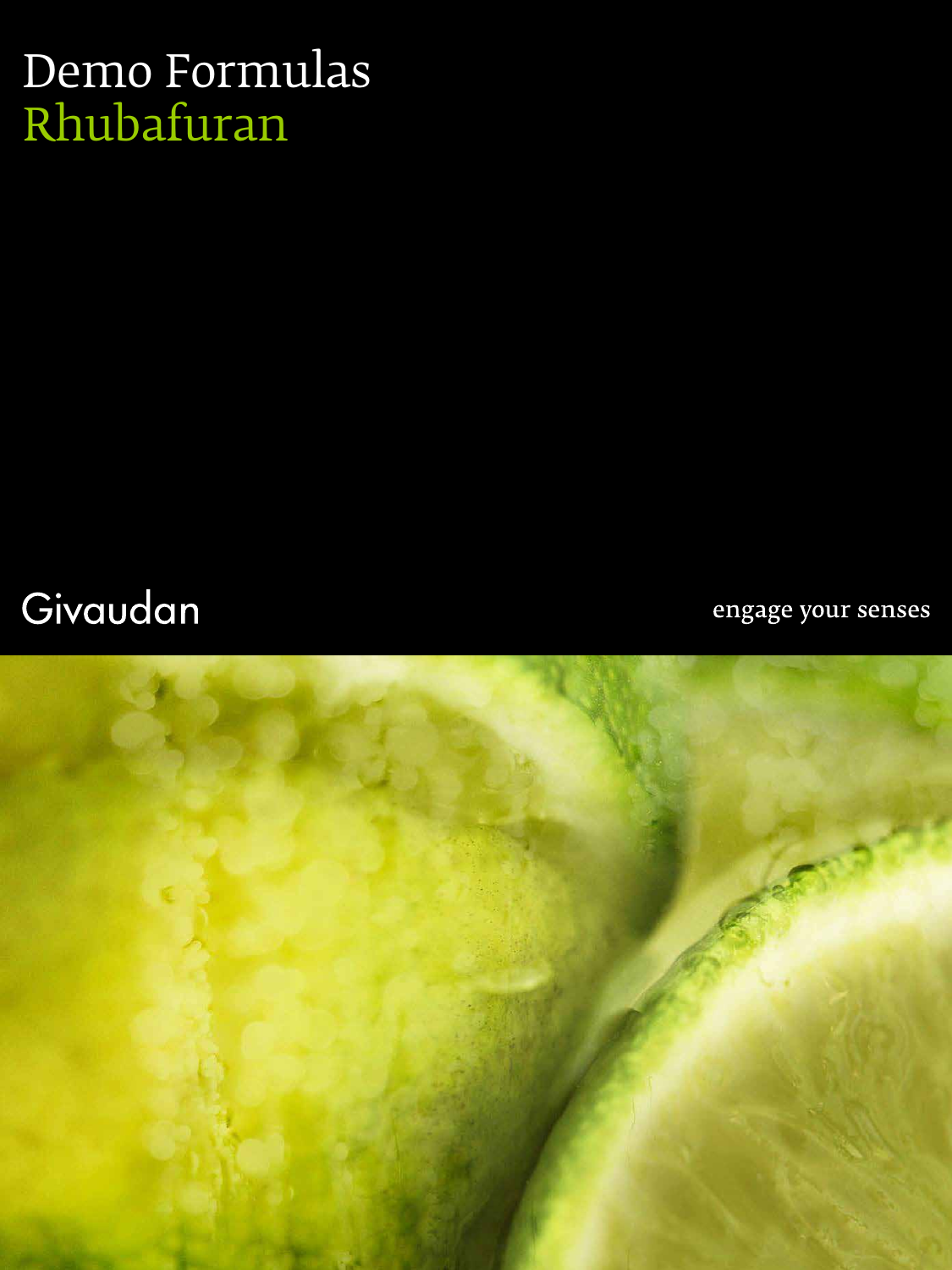# Demo Formulas



#### CR1007 for Body Lotion @ 2%

| <b>G</b> Javanol          | 0.4  |
|---------------------------|------|
| Citronellal               | 2.0  |
| Raspberry Ketone          | 2.0  |
| <b>G</b> Florhydral       | 3.0  |
| Benzophenone              | 4.0  |
| <b>Eugenol Pure</b>       | 4.0  |
| <b>Cinnamyl Alcohol</b>   | 8.0  |
| Hedione                   | 10.0 |
| Orange Ternenes Distilled | 10 በ |

|                          | 10.0                                                                                                                                                                                                                                                             |                  |
|--------------------------|------------------------------------------------------------------------------------------------------------------------------------------------------------------------------------------------------------------------------------------------------------------|------------------|
| <b>Linalyl Acetate</b>   | 15.0                                                                                                                                                                                                                                                             |                  |
| Isoraldeine 40           | 15.0                                                                                                                                                                                                                                                             |                  |
| Hexyl Cinnamic Aldehyde  | 20.0                                                                                                                                                                                                                                                             |                  |
| <b>e</b> Florosa         | 20.0                                                                                                                                                                                                                                                             |                  |
| Linalool                 | 20.0                                                                                                                                                                                                                                                             |                  |
| <b>Peonile</b>           | 20.0                                                                                                                                                                                                                                                             |                  |
|                          | 20.0                                                                                                                                                                                                                                                             |                  |
|                          | 40.0                                                                                                                                                                                                                                                             |                  |
|                          | 40.0                                                                                                                                                                                                                                                             |                  |
|                          | 40.0                                                                                                                                                                                                                                                             |                  |
| Lilial                   | 40.0                                                                                                                                                                                                                                                             |                  |
|                          | 40.0                                                                                                                                                                                                                                                             |                  |
|                          | 40.0                                                                                                                                                                                                                                                             |                  |
|                          | 60.0                                                                                                                                                                                                                                                             |                  |
|                          | 75.0                                                                                                                                                                                                                                                             |                  |
|                          | 95.0                                                                                                                                                                                                                                                             |                  |
| Geraniol Intermediate 60 | 150.0                                                                                                                                                                                                                                                            |                  |
| <b>Rhubafuran @10%</b>   | 0.0                                                                                                                                                                                                                                                              | 2.0 <sub>1</sub> |
|                          |                                                                                                                                                                                                                                                                  |                  |
| Dipropylene Glycol       | 206.6                                                                                                                                                                                                                                                            | 204.6            |
| <b>TOTAL</b>             | 1000.0                                                                                                                                                                                                                                                           | 1000.0           |
|                          | Orange Terpenes Distilled<br><b>Ylang Givco 225</b><br><b>Benzyl Acetate</b><br><b>Phenyl Ethyl Alcohol</b><br>Hydroxycitronellal<br>Tetrahydro Linalool<br><b>Tetrahydro Myrcenol</b><br><b>Amyl Salicylate</b><br><b>Heliotropine</b><br><b>Terpineol Pure</b> |                  |

**+**

**-**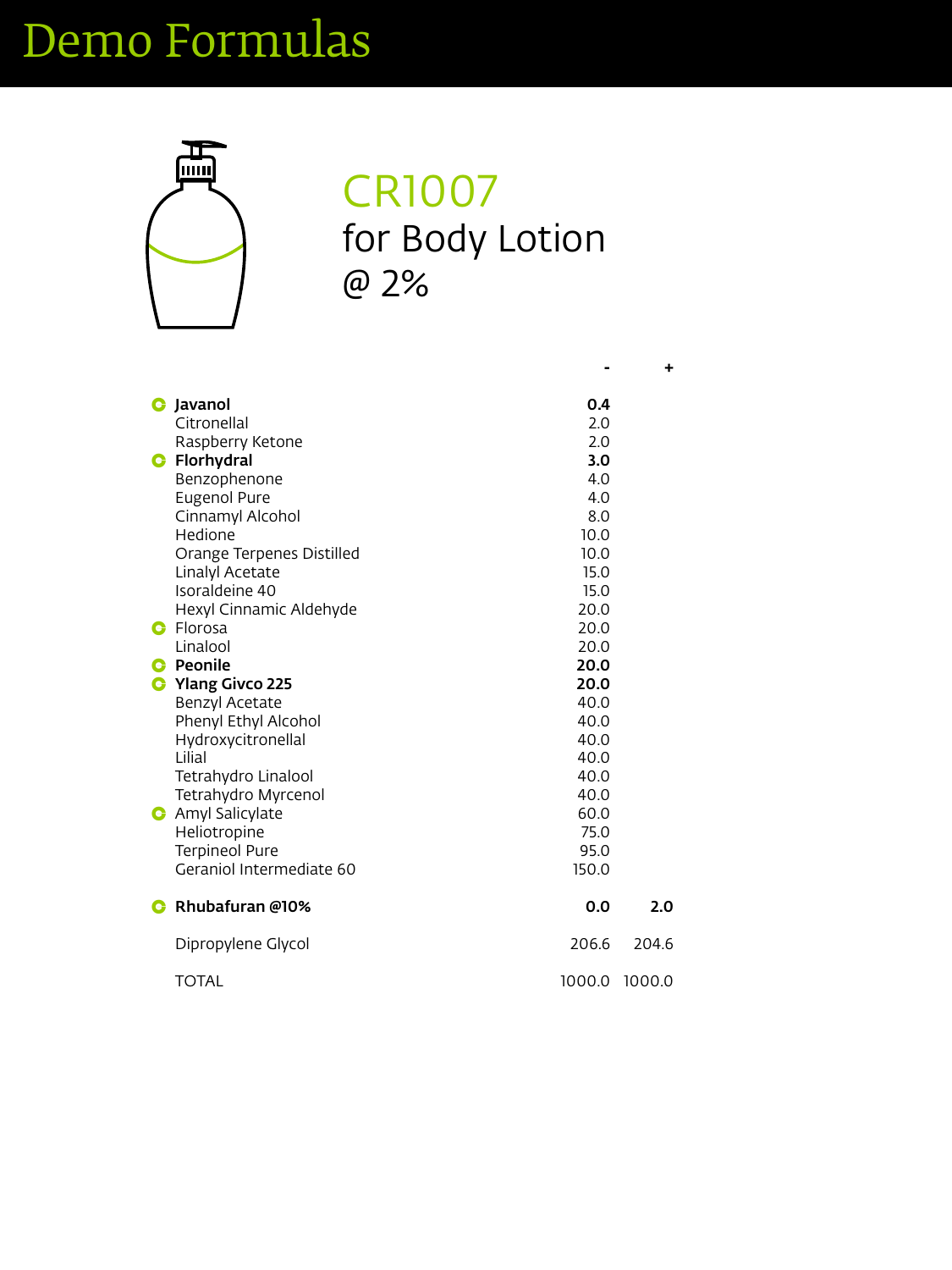# Demo Formulas



#### CR1008 for Body Lotion @ 2%

|           | <b>G</b> Frutonile       | 0.1              |
|-----------|--------------------------|------------------|
| $\bullet$ | Javanol                  | 0.5              |
|           | <b>G</b> Ethyl Butyrate  | 1.0              |
|           | Ethyl Vanillin           | 1.0              |
|           | <b>G</b> Rosyrane Super  | 1.0              |
|           | <b>G</b> Jasmatone       | 2.0              |
|           | G Labienoxime 10% @10%   | 2.0              |
|           | Raspberry Ketone         | 2.0              |
|           | $Hayanul.$ ? Cic Acatata | $\Lambda$ $\cap$ |

|           | Hexenyl-3-Cis Acetate        | 4.0         |               |
|-----------|------------------------------|-------------|---------------|
| G         | <b>Geranium Givco 222</b>    | 4.0         |               |
| G         | <b>Ethyl Safranate</b>       | 4.0         |               |
|           | <b>Citonellal Natural</b>    | 5.0         |               |
| G         | <b>Givescone</b>             | 5.0         |               |
| G         | Ionone Beta                  | 6.0         |               |
| G         | <b>Dimethyl Octenone</b>     | <b>15.0</b> |               |
|           | Fructone                     | 15.0        |               |
| G         | <b>Peonile</b>               | 20.0        |               |
|           | <b>Geranyl Acetate</b>       | 30.0        |               |
|           | <b>Hexyl Acetate</b>         | 30.0        |               |
| $\bullet$ | <b>Nectaryl</b>              | 40.0        |               |
|           | <b>Phenoxy Ethyl Alcohol</b> | 100.0       |               |
| G         | <b>Rose Givco 217</b>        | 100.0       |               |
|           | Linalool                     | 140.0       |               |
|           | Geraniol Intermediate 60     | 200.0       |               |
| $\Theta$  | Rhubafuran @10%              | 0.0         | 0.7           |
|           | Dipropylene Glycol           | 272.4       | 271.7         |
|           | <b>TOTAL</b>                 |             | 1000.0 1000.0 |

**+**

**-**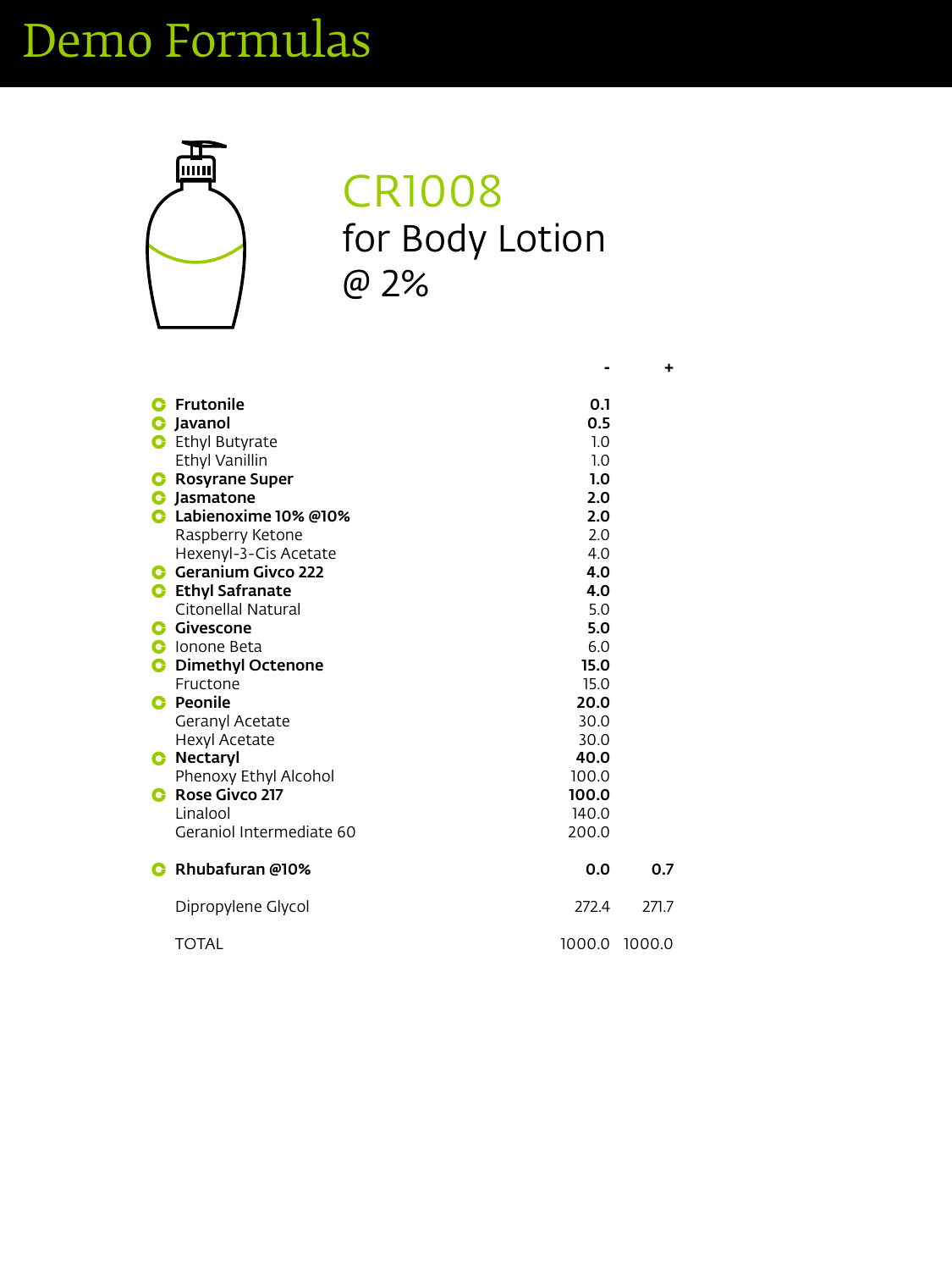## Demo Formulas



### Coco Verde for Fabric Conditioner @ 1%

| <b>G</b> Cosmone                      | 1.0 |
|---------------------------------------|-----|
| C Viotril ABQ5770M                    | 2.0 |
| <b>G</b> Javanol                      | 3.0 |
| Liffarome                             | 3.0 |
| <b>G</b> Toscanol                     | 3.0 |
| <b>G</b> Labienoxime 10%/IPM-TEC @10% | 4.0 |
| <b>G</b> Florhydral                   | 5.0 |
| G Spirogalbanone Pure @10%            | 5.0 |
| <b>C.</b> Dewfruit TFC AR7977R        | R O |

| G         | <b>Dewfruit TEC AB2927R</b>     | 8.0    |        |
|-----------|---------------------------------|--------|--------|
|           | Decenal-4-Trans @10%            | 10.0   |        |
|           | Lemonile                        | 10.0   |        |
|           | Maceal @10%                     | 10.0   |        |
|           | <b>Citrathal R</b>              | 15.0   |        |
|           | Dupical @10%                    | 20.0   |        |
|           | Floralozone                     | 20.0   |        |
|           | <b>G</b> Undecavertol           | 20.0   |        |
|           | Lemon Terpenes                  | 30.0   |        |
|           | Decalactone Gamma               | 30.0   |        |
|           | <b>G</b> Methyl Laitone 10%/TEC | 40.0   |        |
|           | <b>Ethyl Vanillin</b>           | 50.0   |        |
| $\bullet$ | Cyclamen Aldehyde Extra         | 60.0   |        |
|           | <b>Iso E Super</b>              | 80.0   |        |
|           | Dihydro Myrcenol                | 90.0   |        |
|           | Prunolide                       | 90.0   |        |
| $\bullet$ | <b>Hexyl Salicylate</b>         | 100.0  |        |
|           | Linalool                        | 120.0  |        |
|           | Hexyl Cinnamic Aldehyde         | 165.0  |        |
|           | <b>Rhubafuran @10%</b>          | 0.0    | 6.0    |
|           | Dipropylene Glycol              | 6.0    | 0.0    |
|           | <b>TOTAL</b>                    | 1000.0 | 1000.0 |

**+**

**-**